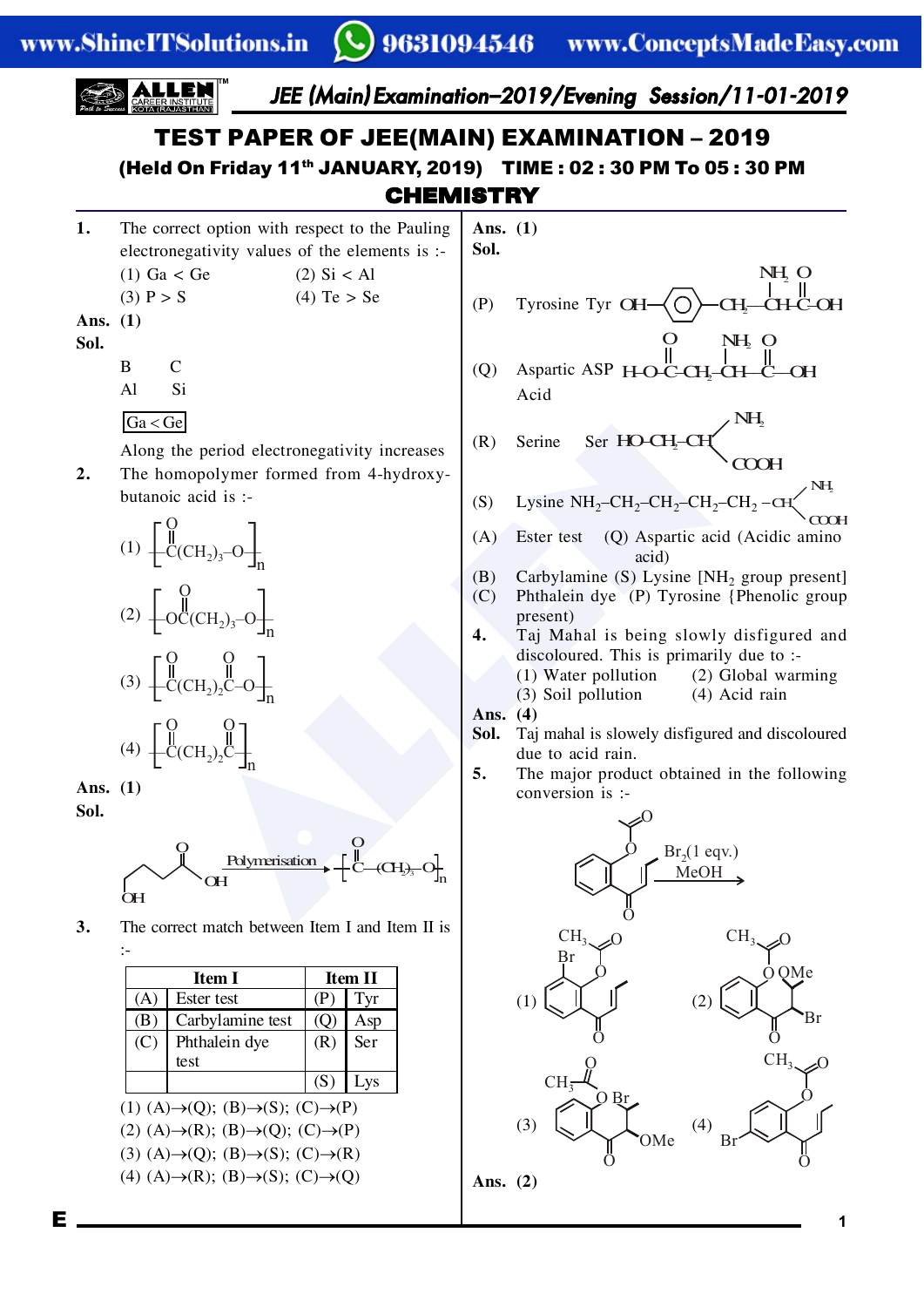www.ConceptsMadeEasy.com

### JEE (Main) Examination-2019/Evening Session/11-01-2019



Sol.



- 6. The number of bridging CO ligand (s) and Co-Co bond (s) in  $CO<sub>2</sub>(CO)g$ , respectively are :-
	- $(1)$  0 and 2  $(2)$  2 and 0
	- $(3)$  4 and 0  $(4)$  2 and 1

#### Ans.  $(4)$

Sol.



Bridging CO are  $2$  and Co – Co bond is 1.

7. In the following compound,



the favourable site/s for protonation is/are :-

 $(1)$  (b), (c) and (d)  $(2)$   $(a)$ 

 $(3)$  (a) and (e)  $(4)$  (a) and (d)

Ans.  $(1)$ 

- Sol. Localised lone pair e-.
- 8. The higher concentration of which gas in air can cause stiffness of flower buds ?

 $(1)$  SO<sub>2</sub>  $(2) NO<sub>2</sub>$  $(3)$  CO<sub>2</sub>  $(4)$  CO

Ans.  $(1)$ 

Sol. Due to acid rain in plants high concentration of  $SO_2$  makes the flower buds stiff and makes them fall.

 $\mathbf{Q}$ The correct match between item I and item II is  $\ddot{\phantom{a}}$ :

| <b>Item I</b> |             | <b>Item II</b> |                      |
|---------------|-------------|----------------|----------------------|
| (A)           | Allosteric  | (P)            | Molecule binding     |
|               | effect      |                | to the active site   |
|               |             |                | of enzyme            |
| (B)           | Competitive | (Q)            | Molecule crucial     |
|               | inhibitor   |                | for                  |
|               |             |                | communication in     |
|               |             |                | the body             |
| (C)           | Receptor    | (R)            | Molecule binding     |
|               |             |                | to a site other than |
|               |             |                | the active site of   |
|               |             |                | enzyme               |
| (D)           | Poison      | (S)            | Molecule binding     |
|               |             |                | to the enzyme        |
|               |             |                | covalently           |

$$
(1) (A) \rightarrow (P); (B) \rightarrow (R); (C) \rightarrow (S); (D) \rightarrow (Q)
$$
  

$$
(2) (A) \rightarrow (R); (B) \rightarrow (P); (C) \rightarrow (S); (D) \rightarrow (Q)
$$
  

$$
(3) (A) \rightarrow (P); (B) \rightarrow (R); (C) \rightarrow (Q); (D) \rightarrow (S)
$$

(4) 
$$
(A) \rightarrow (R)
$$
;  $(B) \rightarrow (P)$ ;  $(C) \rightarrow (Q)$ ;  $(D) \rightarrow (S)$ 

Ans.  $(4)$ 

 $10.$ The radius of the largest sphere which fits properly at the centre of the edge of body centred cubic unit cell is: (Edge length is represented by 'a') :-

| $(1)$ 0.134 a | $(2)$ 0.027 a |
|---------------|---------------|
| $(3)$ 0.067 a | $(4)$ 0.047 a |

Ans.  $(3)$ 

Sol.

$$
a = 2(R + r)
$$

$$
\frac{a}{2} = (R + r) \dots (1)
$$

$$
a\sqrt{3} = 4R \dots (2)
$$

Using  $(1)$  &  $(2)$ 

 $\frac{a}{2} = \frac{a\sqrt{3}}{4} = r$ 

 $a\left(\frac{2-\sqrt{3}}{4}\right)=r$ 

 $r = 0.067$  a



E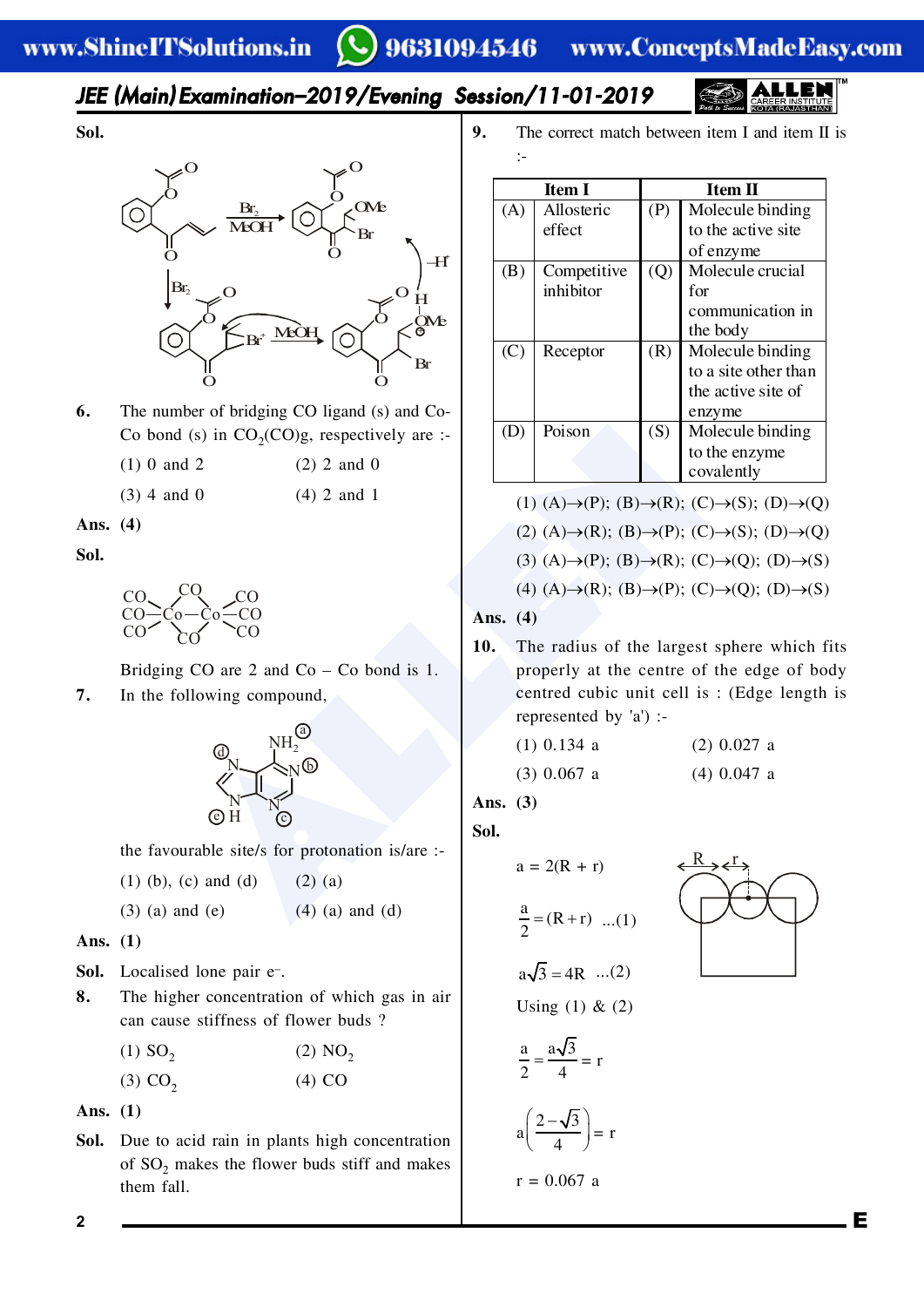#### www.ShineITSolutions.in

## 9631094546 www.ConceptsMadeEasy.com

### JEE (Main) Examination–2019/Evening Session/11-01-2019

- **11.** Among the colloids cheese  $(C)$ , milk  $(M)$  and smoke  $(S)$ , the correct combination of the dispersed phase and dispersion medium, respectively is  $\cdot$ 
	- $(1)$  C : solid in liquid; M : solid in liquid;  $S:$  solid in gas
	- (2) C : solid in liquid; M : liquid in liquid;  $S: gas$  in solid
	- $(3)$  C : liquid in solid; M : liquid in solid;  $S:$  solid in gas
	- (4) C : liquid in solid; M : liquid in liquid;  $S:$  solid in gas

**Ans. (4)**

**Sol.**

|        | <b>Dispersed</b><br><b>Phase</b> | <b>Dispersion</b><br><b>Medium</b> |
|--------|----------------------------------|------------------------------------|
| Cheese | Liquid                           | Solid                              |
| Milk   | Liquid                           | Liquid                             |
| Smoke  | Solid                            | Gas                                |

**12.** The reaction that does NOT define calcination is:-

(1) 
$$
\text{ZnCO}_3 \xrightarrow{\Delta} \text{ZnO} + \text{CO}_2
$$

(2) 
$$
\text{Fe}_2\text{O}_3 \cdot \text{XH}_2\text{O} \xrightarrow{\Delta} \text{Fe}_2\text{O}_3 + \text{XH}_2\text{O}
$$

(3) 
$$
CaCO_{3} \cdot MgCO_{3} \xrightarrow{\Delta} CaO + MgO + 2 CO_{2}
$$

(4) 2 Cu<sub>2</sub>S + 3 O<sub>2</sub>  $\xrightarrow{\Delta}$  2 Cu<sub>2</sub>O + 2 SO<sub>2</sub>

**Ans. (4)**

**Sol.** Calcination in carried out for carbonates and oxide ores in absence of oxygen. Roasting is carried out mainly for sulphide ores in presence of excess of oxygen.

#### 13. The reaction,

 $MgO(s) + C(s) \rightarrow Mg(S) + CO(g)$ , for which  $\Delta_rH^o$  $=$  + 491.1 kJ mol<sup>-1</sup> and  $\Delta_{\rm r}$ S<sup>o</sup> = 198.0 JK<sup>-1</sup> mol<sup>-1</sup>  $^1$ , is not feasible at 298 K. Temperature above which reaction will be feasible is :-

| (1) 1890.0 K   | $(2)$ 2480.3 K |
|----------------|----------------|
| $(3)$ 2040.5 K | $(4)$ 2380.5 K |

**Ans. (2)**



**Sol.** 
$$
T_{eq} = \frac{\Delta H}{\Delta S}
$$
  
=  $\frac{491.1 \times 1000}{198}$   
= 2480.3 K

**14.** Given the equilibrium constant:  $KC$  of the reaction :

 $Cu(s) + 2Ag^+(aq) \rightarrow Cu^{2+}(aq) + 2Ag(s)$  is  $10 \times 10^{15}$ , calculate the  $E_{cell}^0$  of this reaction at 298 K

$$
3 \times H_2O
$$
\n
$$
3 \times H_2O
$$
\n
$$
3 \times H_2O
$$
\n
$$
3 \times H_2O
$$
\n
$$
3 \times H_2O
$$
\n
$$
3 \times H_2O
$$
\n
$$
3 \times H_2O
$$
\n
$$
3 \times H_2O
$$
\n
$$
3 \times H_2O
$$
\n
$$
3 \times H_2O
$$
\n
$$
3 \times H_2O
$$
\n
$$
3 \times H_2O
$$
\n
$$
3 \times H_2O
$$
\n
$$
3 \times H_2O
$$
\n
$$
3 \times H_2O
$$
\n
$$
3 \times H_2O
$$
\n
$$
3 \times H_2O
$$
\n
$$
3 \times H_2O
$$
\n
$$
3 \times H_2O
$$
\n
$$
3 \times H_2O
$$
\n
$$
3 \times H_2O
$$
\n
$$
3 \times H_2O
$$
\n
$$
3 \times H_2O
$$
\n
$$
3 \times H_2O
$$
\n
$$
3 \times H_2O
$$
\n
$$
3 \times H_2O
$$
\n
$$
3 \times H_2O
$$
\n
$$
3 \times H_2O
$$
\n
$$
3 \times H_2O
$$
\n
$$
3 \times H_2O
$$
\n
$$
3 \times H_2O
$$
\n
$$
3 \times H_2O
$$
\n
$$
3 \times H_2O
$$
\n
$$
3 \times H_2O
$$
\n
$$
3 \times H_2O
$$
\n
$$
3 \times H_2O
$$
\n
$$
3 \times H_2O
$$
\n
$$
3 \times H_2O
$$
\n
$$
3 \times H_2O
$$
\n
$$
3 \times H_2O
$$
\n
$$
3 \times H_2O
$$
\n
$$
3 \times H_2O
$$
\n
$$
3 \times H_2O
$$
\n
$$
3 \times H_2O
$$
\n
$$
3 \times H_2O
$$

**Ans. (2)**

**Sol.** 
$$
E_{cell} = E_{cell}^{\circ} - \frac{0.059}{n} \log Q
$$
  
At equilibrium  
 $E^{\circ}_{Cell} = \frac{0.059}{n} \log 10^{16}$ 

$$
E_{\text{Cell}} = \frac{2}{2}
$$
  
= 0.059×8  
= 0.472 V

**15.** The hydride that is NOT electron deficient is:-

(1) 
$$
B_2H_6
$$
 (2)  $AIH_3$ 

$$
(3) SiH4 \t(4) GaH3
$$

**Ans. (3)**

**Sol.** (1)  $B_2H_6$ : Electron deficient

(2)  $AH<sub>3</sub>$ : Electron deficient

(3)  $SiH<sub>4</sub>$ : Electron precise

(4)  $GaH_3$ : Electron deficient

**Click Here for JEE Mains & Advanced Free Online Test Practice** https://examination-system.shineitsolutions.in/ [jee-mains-and-advanced-examination-system/](https://examination-system.shineitsolutions.in/jee-mains-and-advanced-examination-system/student-login.php) student-login.php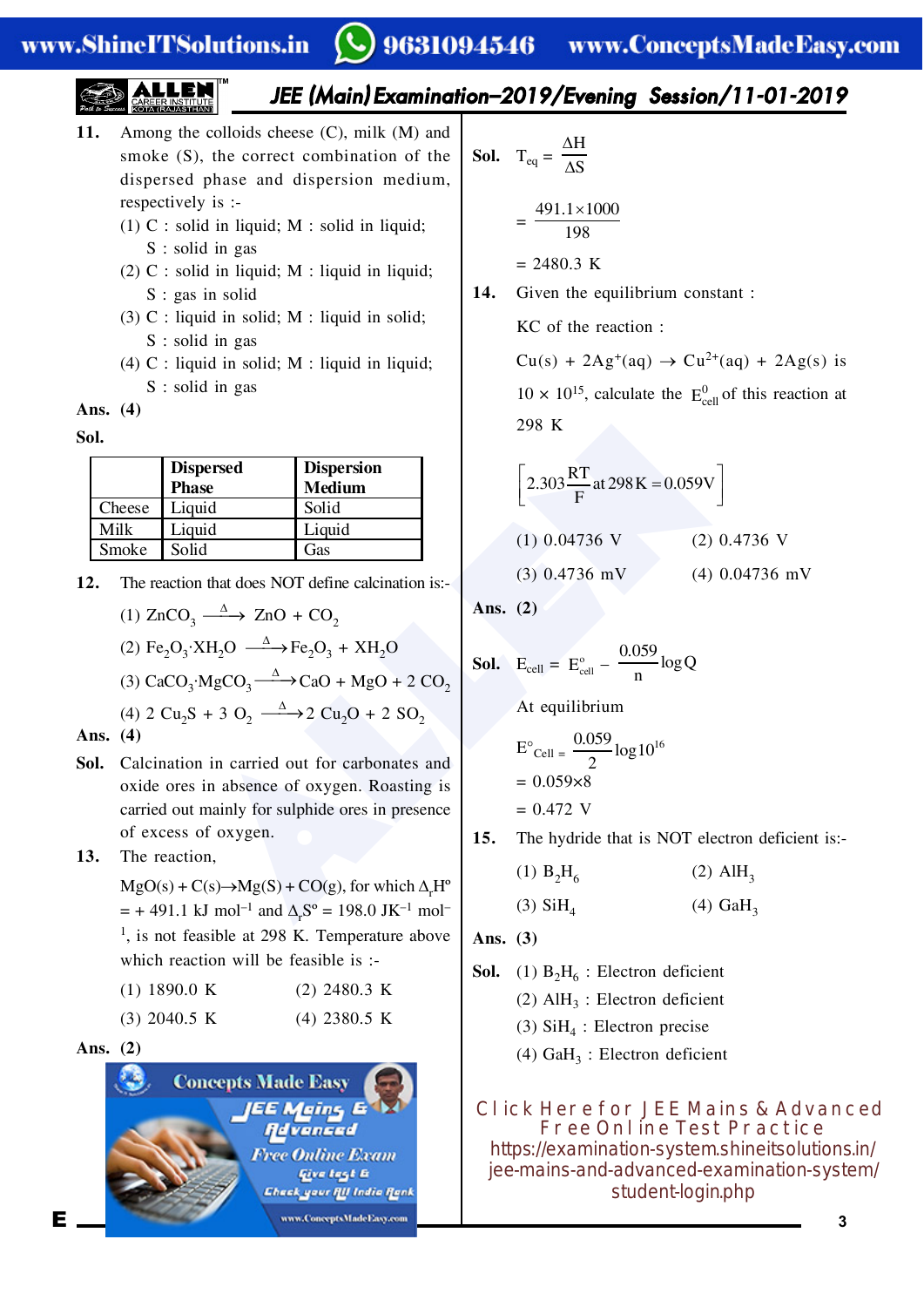# ◯ 9631094546 www.ConceptsMadeEasy.com

**EN ALLEY**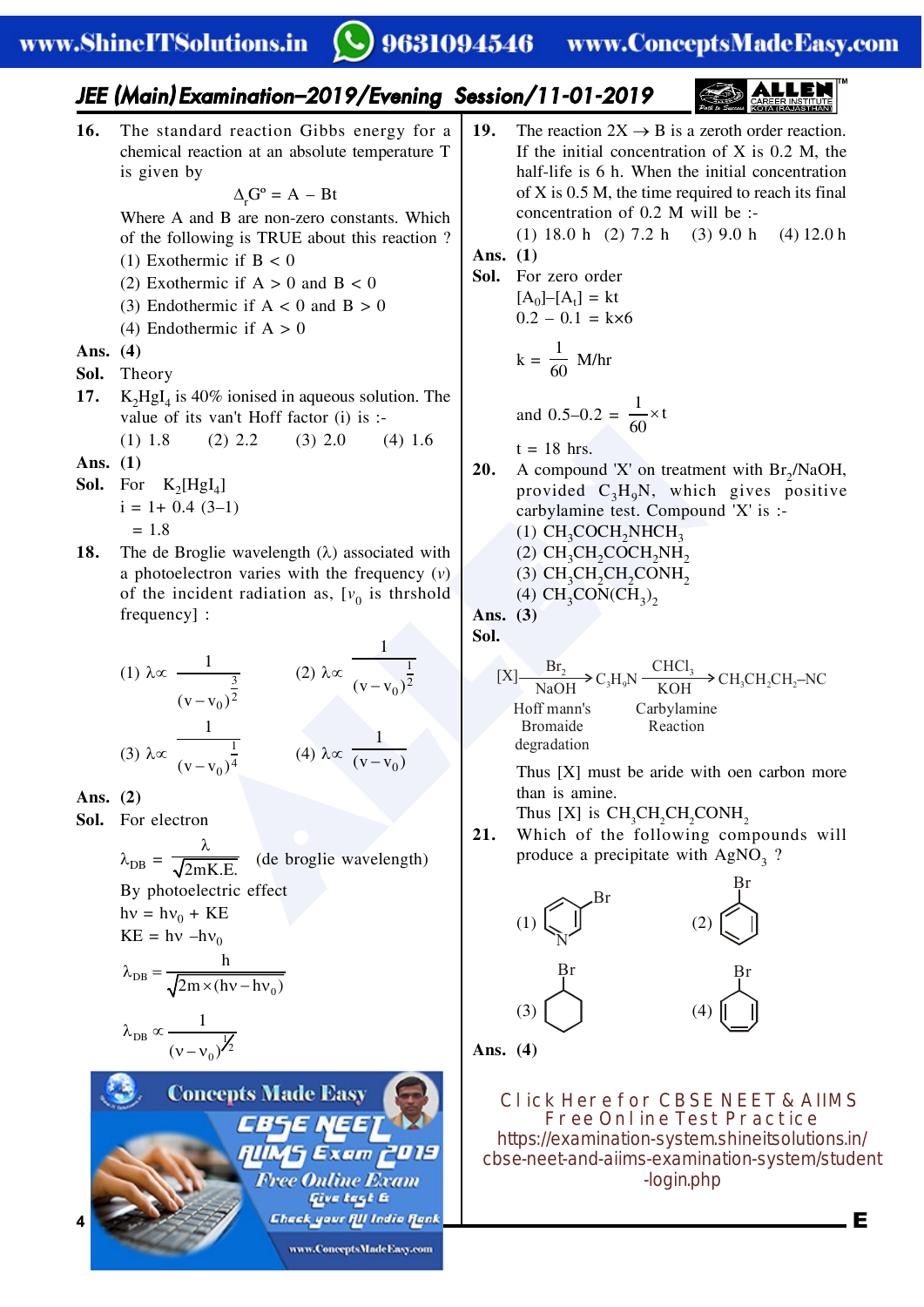$$
\left(\frac{1}{\sqrt{\frac{1}{\sqrt{1+\left(\frac{1}{\sqrt{1+\left(\frac{1}{\sqrt{1+\left(\frac{1}{\sqrt{1+\left(\frac{1}{\sqrt{1+\left(\frac{1}{\sqrt{1+\left(\frac{1}{\sqrt{1+\left(1+\left(1\right)\right)}\right)}\right)z^{2}}}}}\right)z^{2}}}}{1+\left(\frac{1}{\sqrt{1+\left(\frac{1}{\sqrt{1+\left(\frac{1}{\sqrt{1+\left(\frac{1}{\sqrt{1+\left(1+\left(1\right)\right)}\right)}}}}}\right)}}{1+\left(\frac{1}{\sqrt{1+\left(\frac{1}{\sqrt{1+\left(\frac{1}{\sqrt{1+\left(\frac{1}{\sqrt{1+\left(\frac{1}{\sqrt{1+\left(1+\left(1\right)\right)}\right)}}}}}\right)}}{1+\left(\frac{1}{\sqrt{1+\left(\frac{1}{\sqrt{1+\left(\frac{1}{\sqrt{1+\left(\frac{1}{\sqrt{1+\left(\frac{1}{\sqrt{1+\left(1+\left(1\right)\right)}\right)}}}}}\right)}}right})}}{1+\left(\frac{1}{\sqrt{1+\left(\frac{1}{\sqrt{1+\left(\frac{1}{\sqrt{1+\left(\frac{1}{\sqrt{1+\left(\frac{1}{\sqrt{1+\left(\frac{1}{\sqrt{1+\left(\frac{1}{\sqrt{1+\left(\frac{1}{\sqrt{1+\left(\frac{1}{\sqrt{1+\left(\frac{1}{\sqrt{1+\left(\frac{1}{\sqrt{1+\left(\frac{1}{\sqrt{1+\left(1+\left(1\right)\right)}\right)}}}}right)}}right)}}{1+\left(\frac{1}{\sqrt{1+\left(\frac{1}{\sqrt{1+\left(\frac{1}{\sqrt{1+\left(\frac{1}{\sqrt{1+\left(\frac{1}{\sqrt{1+\left(\frac{1}{\sqrt{1+\left(\frac{1}{\sqrt{1+\left(\frac{1}{\sqrt{1+\left(\frac{1}{\sqrt{1+\left(\frac{1}{\sqrt{1+\left(\frac{1}{\sqrt{1+\left(\frac{1}{\sqrt{1+\left(\frac{1}{\sqrt{1+\left(1+\left(1\right)\right)}}}}right)}}}}right)}}rightright)}}{1+\left(\frac{1}{\sqrt{1+\left(\frac{1}{\sqrt{1+\left(\frac{1}{\sqrt{1+\left(\frac{1}{\sqrt{1+\left(\frac{1}{\sqrt{1+\left(\frac{1}{\sqrt{1+\left(\frac{1}{\sqrt{1+\left(\frac{1}{\sqrt{1+\left(\frac{1}{\sqrt
$$

## JEE (Main) Examination-2019/Evening Session/11-01-2019

Sol.



as it can produce aromatic cation so will produce precipitate with AgNO<sub>2</sub>.

- 22. The relative stability of  $+1$  oxidation state of group 13 elements follows the order :-
	- (1) Al < Ga < Tl < In (2) Tl < In < Ga < Al
	- (3) Al < Ga < In < Tl (4) Ga < Al < In < Tl
- Ans.  $(3)$
- Sol. Due to inert pair effect as we move down the group in 13<sup>th</sup> group lower oxidation state becomes more stable.

 $Al < Ga < In < T\ell$ 

Which of the following compounds reacts with  $23.$ ethylmagnesium bromide and also decolourizes bromine water solution :-



$$
(2)\underbrace{\bigcup\limits_{\text{CH}_2-\text{CO}_2\text{CH}_3}}^{C\text{N}}
$$



Ans.  $(4)$ 

Sol.

Е



declolourizes Bromin water

24. Match the following items in column I with the corresponding items in column II.

| Column I |                                    | Column II      |                               |
|----------|------------------------------------|----------------|-------------------------------|
| (i)      | $Na2CO3·10 H2O$                    | (P)            | Portland cement<br>ingredient |
| (ii)     | Mg(HCO <sub>3</sub> ) <sub>2</sub> | (Q)            | Castner-Keller<br>process     |
| (iii)    | <b>NaOH</b>                        | $(\mathbf{R})$ | Solvay process                |
| (iv)     | $Ca3Al2O6$                         | (S)            | Temporary<br>hardness         |

(1) (i) 
$$
\rightarrow
$$
(C); (ii)  $\rightarrow$ (B); (iii)  $\rightarrow$ (D); (iv)  $\rightarrow$ (A)

(2) (i) 
$$
\rightarrow
$$
(C); (ii)  $\rightarrow$ (D); (iii)  $\rightarrow$ (B); (iv)  $\rightarrow$ (A)

(3) (i) 
$$
\rightarrow
$$
(D); (ii)  $\rightarrow$ (A); (iii)  $\rightarrow$ (B); (iv)  $\rightarrow$ (C)

(4) (i) 
$$
\rightarrow
$$
(B); (ii)  $\rightarrow$ (C); (iii)  $\rightarrow$ (A); (iv)  $\rightarrow$ (D)

Ans.  $(2)$ 

- **Sol.** Na<sub>2</sub>CO<sub>3</sub>.10H<sub>2</sub>O  $\rightarrow$  Solvay process  $Mg(HCO<sub>3</sub>)<sub>2</sub> \rightarrow$  Temporary hardness  $NaOH \rightarrow Castner-kellner$  cell  $Ca<sub>3</sub>Al<sub>2</sub>O<sub>6</sub> \rightarrow$  Portland cement
- $25.$ 25 ml of the given HCl solution requires 30 mL of 0.1 M sodium carbonate solution. What is the volume of this HCl solution required to titrate 30 mL of 0.2 M aqueous NaOH solution?

(1) 25 mL (2) 50 mL (3) 12.5 mL(4) 75 mL

Ans. 
$$
(1)
$$

**Sol.** HCl with  $Na_2CO_3$ 

Eq. of HCl = Eq. of  $Na_2CO_3$ 

$$
\frac{25}{1000} \times M \times 1 = \frac{30}{1000} \times 0.1 \times 2
$$

$$
M = \frac{6}{25}M
$$

Eq of  $HC1 = Eq.$  of NaOH

$$
\frac{6}{25} \times 1 \times \frac{V}{1000} = \frac{30}{1000} \times 0.2 \times 1
$$

$$
V = 25 \text{ ml}
$$